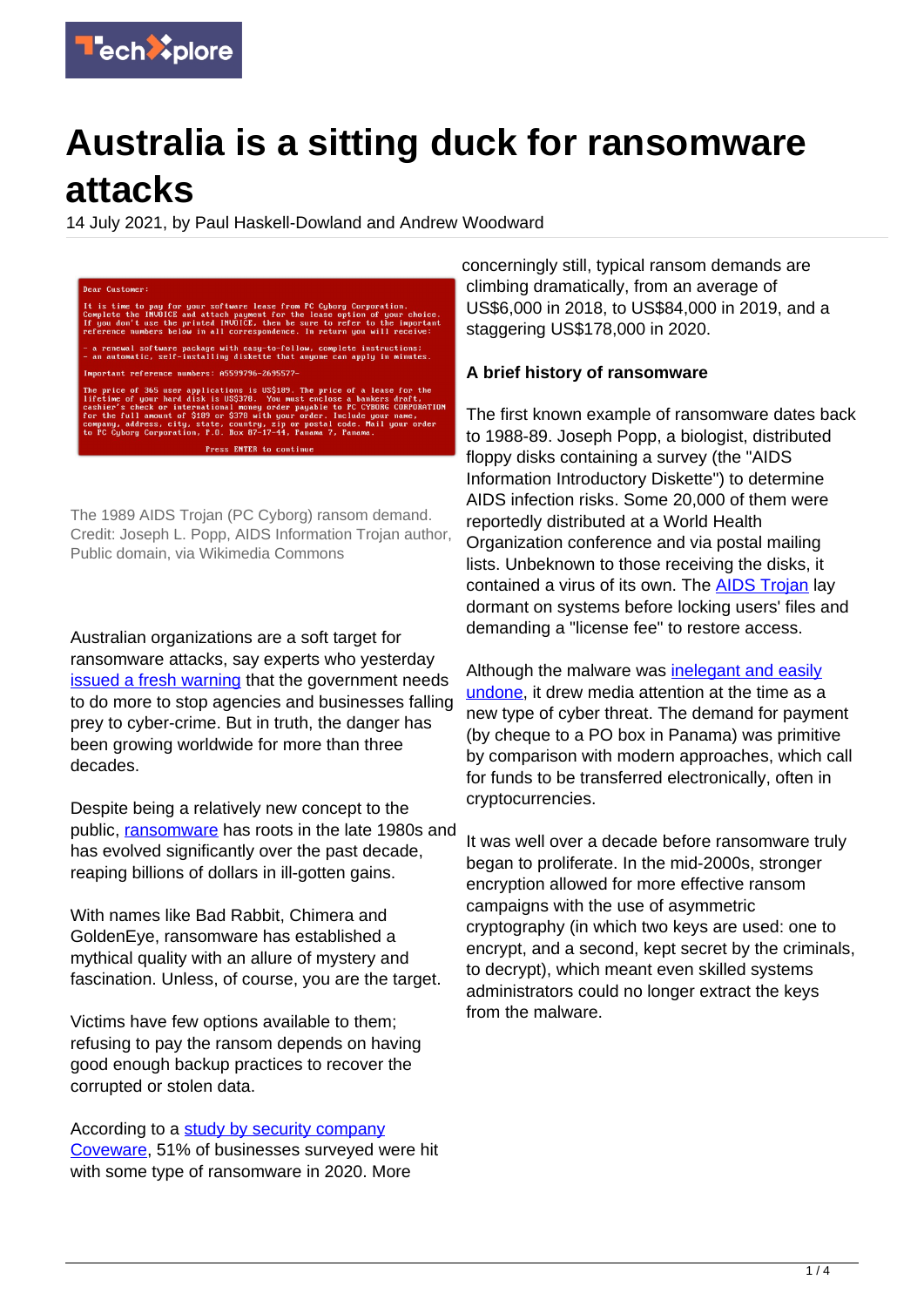



CryptoLocker ransom demand. Credit: Nikolai Grigorik, CC BY-SA 4.0 https://creativecommons.org/licenses/bysa/4.0, via Wikimedia Commons

In 2013, CryptoLocker malware rose to global dominance, partly supported by the **GameOver** [Zeus botnet](https://www.knowbe4.com/gameover-zeus). Cryptolocker encrypted users' files, sending the unlock key to a server controlled by the criminals with a three-day deadline before the key was destroyed. The network was shut down in 2014, thanks to a major global law enforcement effort called [Operation Tovar.](https://www.fireeye.com/blog/threat-research/2014/07/operation-tovar-the-latest-attempt-to-eliminate-key-botnets.html) It is estimated to have impacted more than [250,000 victims and](https://www.zdnet.com/article/cryptolockers-crimewave-a-trail-of-millions-in-laundered-bitcoin/) [potentially garnered 42,000 Bitcoin,](https://www.zdnet.com/article/cryptolockers-crimewave-a-trail-of-millions-in-laundered-bitcoin/) worth around US\$2 billion at today's valuation.

In 2016 there were several high-profile incidents involving the Petya ransomware, which prevented users from accessing their hard drives. It was one of the first significant examples of [Ransomware as](https://www.upguard.com/blog/what-is-ransomware-as-a-service) [a Service](https://www.upguard.com/blog/what-is-ransomware-as-a-service), whereby [criminal gangs](https://techxplore.com/tags/criminal+gangs/) "sell" their ransomware tools as a managed service.

The following year saw arguably the most notorious via Wikimedia Commons ransomware attack of all time: the WannaCry attack. It struck hundreds of thousands of computers, including an estimated 70,000 systems at the [UK National Health Service](https://www.cbsnews.com/news/hospitals-across-britain-hit-by-ransomware-cyberattack/). The global impact of WannaCry has been [estimated at up to](https://www.kaspersky.com.au/resource-center/threats/ransomware-wannacry) [US\\$4 billion](https://www.kaspersky.com.au/resource-center/threats/ransomware-wannacry).

More recent still was the [Ryuk](https://www.crowdstrike.com/blog/big-game-hunting-with-ryuk-another-lucrative-targeted-ransomware/) ransomware, which

targeted local councils and national government agencies. But cyber-criminals have also attacked specific private companies, including the United States' largest refined oil distribution network, [Colonial Pipeline](https://www.abc.net.au/news/2021-05-20/colonial-pipeline-ceo-confirms-company-paid-ransom-darkside/100151094), the multinational meat processor [JBS Foods](https://www.bbc.com/news/world-us-canada-57318965), and Australia's [Channel Nine network](https://www.cybersecurity-insiders.com/australia-channel-9-tv-ransomware-cyber-attack/).

#### **Is all ransomware the same?**

There are hundreds of types of ransomware, but they fit into a few broad categories:

# **Crypto ransomware**

In modern crypto [ransomware attacks](https://techxplore.com/tags/ransomware+attacks/), the malware encrypts users' files ("locking" the files to make them unreadable) and will typically involve a "key" to unlock the files being stored on a remote server controlled by the cyber-criminals. Early variants would require the victim to buy software to unlock the files.

|                                       | Wana Decrypt0r 2.0                                                                                                                                                                                                                                                                                                                                                         |      |
|---------------------------------------|----------------------------------------------------------------------------------------------------------------------------------------------------------------------------------------------------------------------------------------------------------------------------------------------------------------------------------------------------------------------------|------|
|                                       | Ooops, your files have been encrypted!<br>English                                                                                                                                                                                                                                                                                                                          |      |
|                                       | <b>What Happened to My Computer?</b><br>Your important files are encrypted.<br>Many of your documents, photos, videos, databases and other files are no longer<br>accessible because they have been encrypted. Maybe you are busy looking for a way to<br>recover your files, but do not waste your time. Nobody can recover your files without<br>our decryption service. |      |
| Payment will be raised on             | <b>Can I Recover My Files?</b>                                                                                                                                                                                                                                                                                                                                             |      |
| 5/16/2017 00:47:55                    | Sure. We guarantee that you can recover all your files safely and easily. But you have                                                                                                                                                                                                                                                                                     |      |
| <b>Time Left</b>                      | not so enough time.<br>You can decrypt some of your files for free. Try now by clicking <decrypt>.</decrypt>                                                                                                                                                                                                                                                               |      |
| 02:23:57:37                           | But if you want to decrypt all your files, you need to pay.<br>You only have 3 days to submit the payment. After that the price will be doubled.<br>Also, if you don't pay in 7 days, you won't be able to recover your files forever.<br>We will have free events for users who are so poor that they couldn't pay in 6 months.                                           |      |
| Your files will be lost on            |                                                                                                                                                                                                                                                                                                                                                                            |      |
| 5/20/2017 00:47:55                    | <b>How Do I Pay?</b><br>Payment is accepted in Bitcoin only. For more information, click <about bitcoin="">.</about>                                                                                                                                                                                                                                                       |      |
| <b>Time Left</b>                      | Please check the current price of Bitcoin and buy some bitcoins. For more information,<br>click <how bitcoins="" buy="" to="">.</how>                                                                                                                                                                                                                                      |      |
| 06:23:57:37                           | And send the correct amount to the address specified in this window.<br>After your payment, click <check payment="">. Best time to check: 9:00am - 11:00am<br/>Cham Arrow Marchanter Poldon</check>                                                                                                                                                                        |      |
| About bitcoin<br>How to buy bitcoins? | Send \$300 worth of bitcoin to this address:<br>bitcoin<br>12t9YDPqwueZ9NyMqw519p7AA8isjr6SMw<br><b>ACCEPTED HERE</b>                                                                                                                                                                                                                                                      | Copy |
| <b>Contact Us</b>                     | <b>Check Payment</b><br><b>Decrypt</b>                                                                                                                                                                                                                                                                                                                                     |      |

Wannacry ransom demand with integrated multilanguage support. Screenshot of a WannaCry ransomware attack on Windows 8. Credit: Public domain,

#### **Locker ransomware**

Locker ransomware is usually a more complex type of malware that targets a user's entire operating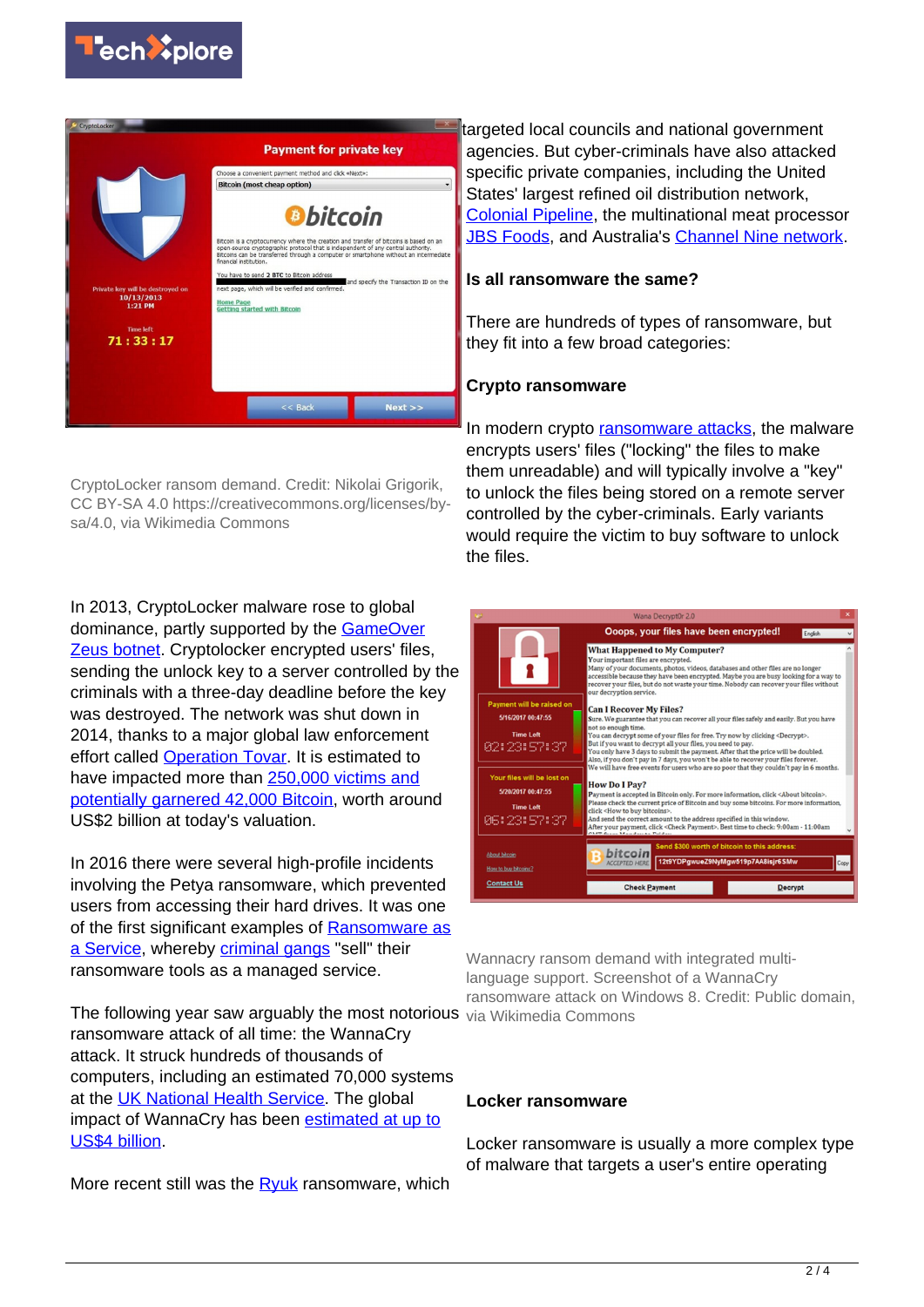

system (such as Windows, macOS or Android), hampering their ability to use their device. Examples can include preventing the computer from booting, or forcing a ransom demand window to appear in the foreground and preventing interaction with the other applications.

Although files are not encrypted, the system is typically unusable by most users (as you would likely need another system or software to extract the files). In some cases the ransom demands refer to government agencies with threats of investigations relating to tax fraud, possession of child abuse materials, or terrorist activities.

pay a monthly or yearly subscription, so has ransomware. [Ransomware as a Service](https://www.upguard.com/blog/what-is-ransomware-as-a-service) (RaaS) allows criminals to obtain services, typically in return for a [cut of the ransom](http://www.zdnet.com/article/ransomware-as-a-service-for-allows-wannabe-hackers-to-cash-in-on-cyber-extortion/).

# **To pay, or not to pay?**

Most law enforcement agencies recommend against ransom payments (just as many governments will not negotiate with terrorists), because it is likely to encourage future attacks. But many organizations nevertheless do pay up. Interestingly, the public sector hands over up to [ten](https://statescoop.com/ransomware-local-government-pays-10-times-more/) [times more money](https://statescoop.com/ransomware-local-government-pays-10-times-more/) to release their files than victims in the private sector.

# **Leakware**

In a leakware attack, the data are not encrypted but two evils, particularly for smaller organizations that instead are stolen from the victim and held by cyber-would otherwise be shut down entirely by the criminals. It is the threat of public release alone that disruption to their systems. Or, if you are lucky, the is used to secure a ransom payment. From 2020 to malware will already have a publicly available 2021, [reported occurrences of non-encrypted](https://secure2.sophos.com/en-us/medialibrary/pdfs/whitepaper/sophos-state-of-ransomware-2021-wp.pdf) [ransoms have doubled.](https://secure2.sophos.com/en-us/medialibrary/pdfs/whitepaper/sophos-state-of-ransomware-2021-wp.pdf) Paying a ransom is frequently seen as the lesser of antidote.

# **Double extortion**

Double extortion is an alarming development whereby not only is a payment required to secure release of encrypted organization data, but there is the added threat of public release.

This approach typically involves data being stolen from the organization during the malware infection process, then sent to servers run by the cybercriminals. To encourage payment, extracts may be posted on public-facing websites to prove possession of the data—coupled with threats to publish the remaining data.

# **Ransomware as a Service (RaaS)**

Early ransomware was developed by individuals but, as with all software, ransomware has come of age. It is now a multibillion-dollar industry (an [estimated US\\$20 billion in 2020](https://pentestmag.com/ransomware-statistics-trends-and-facts-for-2020-and-beyond/)) and is every bit as research sectors. The Internet of Things (IoT) will well designed and implemented as any commercial likely be a [target for cyber-criminals](https://techcrunch.com/2016/10/02/what-makes-iot-ransomware-a-different-and-more-dangerous-threat/), with global software.

Just as Microsoft's Office 365 has developed into a While big organizations are likely to have service, where instead of buying the software, you

How to remove FBI Moneypak ransomware: <http://t.co/UNu8ZVowtY> [pic.twitter.com/3bycJnEEUH](http://t.co/3bycJnEEUH)

— CGI Doctor (@CGIdoctor) [August 2,](https://twitter.com/CGIdoctor/status/363279911793856514?ref_src=twsrc%5Etfw) [2013](https://twitter.com/CGIdoctor/status/363279911793856514?ref_src=twsrc%5Etfw)

But paying the ransom doesn't guarantee you'll get all your data back. By one **estimate**, an average of 65% of data was typically recovered after paying the ransom, and only 8% of organizations managed to restore all of it.

With criminal groups now reaping [multimillion-dollar](https://www.zdnet.com/article/ryuk-gang-estimated-to-have-made-more-than-150-million-from-ransomware-attacks/) [profits](https://www.zdnet.com/article/ryuk-gang-estimated-to-have-made-more-than-150-million-from-ransomware-attacks/), ransomware attacks are likely to target larger organizations where the rewards are richer, perhaps focusing on holders of valuable intellectual property such as the health-care and medical networks of connected devices held to ransom.

appropriate technical safeguards, user education is